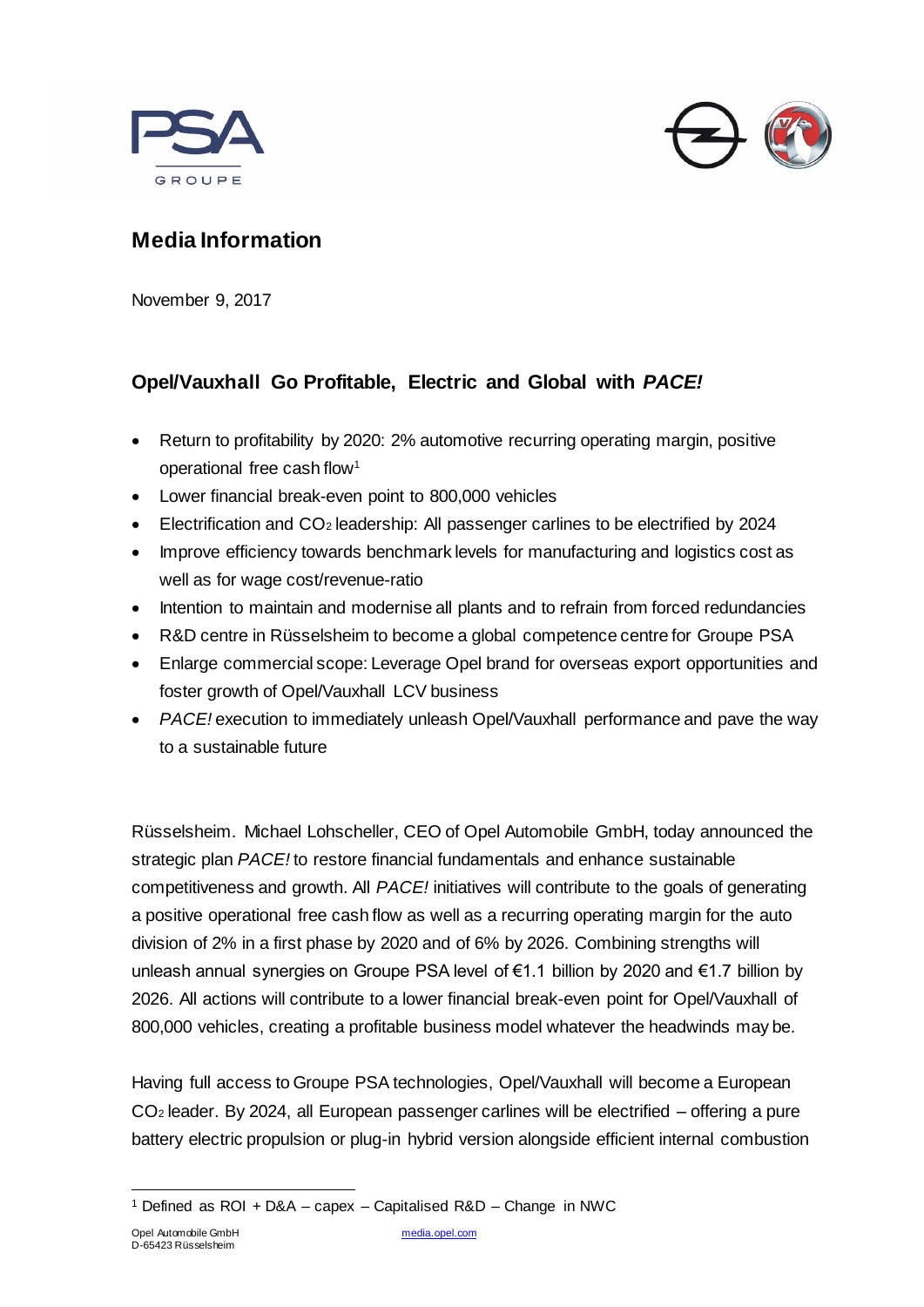



### Page 2

engines. By 2020, Opel/Vauxhall will have four electrified carlines on the market, including the Grandland X PHEV and the next generation Corsa as a fully electric vehicle.

The company will enhance its competitiveness by 2020 e.g. by reducing costs by  $\epsilon$ 700 per car. Efficiency of marketing expenses will be improved by more than 10%. Overall efficiencies will be increased by reducing complexity across all functions with a ratio G&A/revenue moving from 5.6% to 4.7% and an objective to bring the company towards industry benchmark in terms of wage cost/revenue ratio. Optimising R&D and CapEx at 7- 8% of automotive revenue, manufacturing and administration processes by 2020 and releasing working capital of €1.2 billion by 2022 will also contribute to seizing synergies.

Improved competitiveness of the manufacturing plants will lead to new vehicle allocations that will provide a better utilisation rate for the next decade. The two Groupe PSA platforms CMP and EMP2 will be localised in all Opel/Vauxhall plants. To start with, an EMP2-based SUV is planned for Eisenach in 2019; and an EMP2-based D-segment vehicle is coming to Rüsselsheim. The allocation of new powertrains in Opel/Vauxhall manufacturing sites will accompany the shift from GM to Groupe PSA engines and transmissions.

"*PACE!* will unleash our full potential. This plan is paramount for the company, to protect our employees against headwinds and turn Opel/Vauxhall into a sustainable, profitable, electrified, and global company. Our future will be secured and we will contribute with German excellence to the Groupe PSA development. The implementation has already started with all teams eager to achieve the objectives," said Opel CEO Michael Lohscheller.

The plan is designed with the clear intention to maintain all plants and refrain from forced redundancies in Europe. The necessary and sustainable reduction of labour costs shall be reached with thoughtful measures such as innovative working time concepts, voluntary programs or early retirement schemes.

All new Opel/Vauxhall vehicles will be engineered in Rüsselsheim, which will be transformed into a global competence centre for the whole Groupe PSA. First areas of expertise are identified, e.g. fuel cells, certain automated driving technologies and driver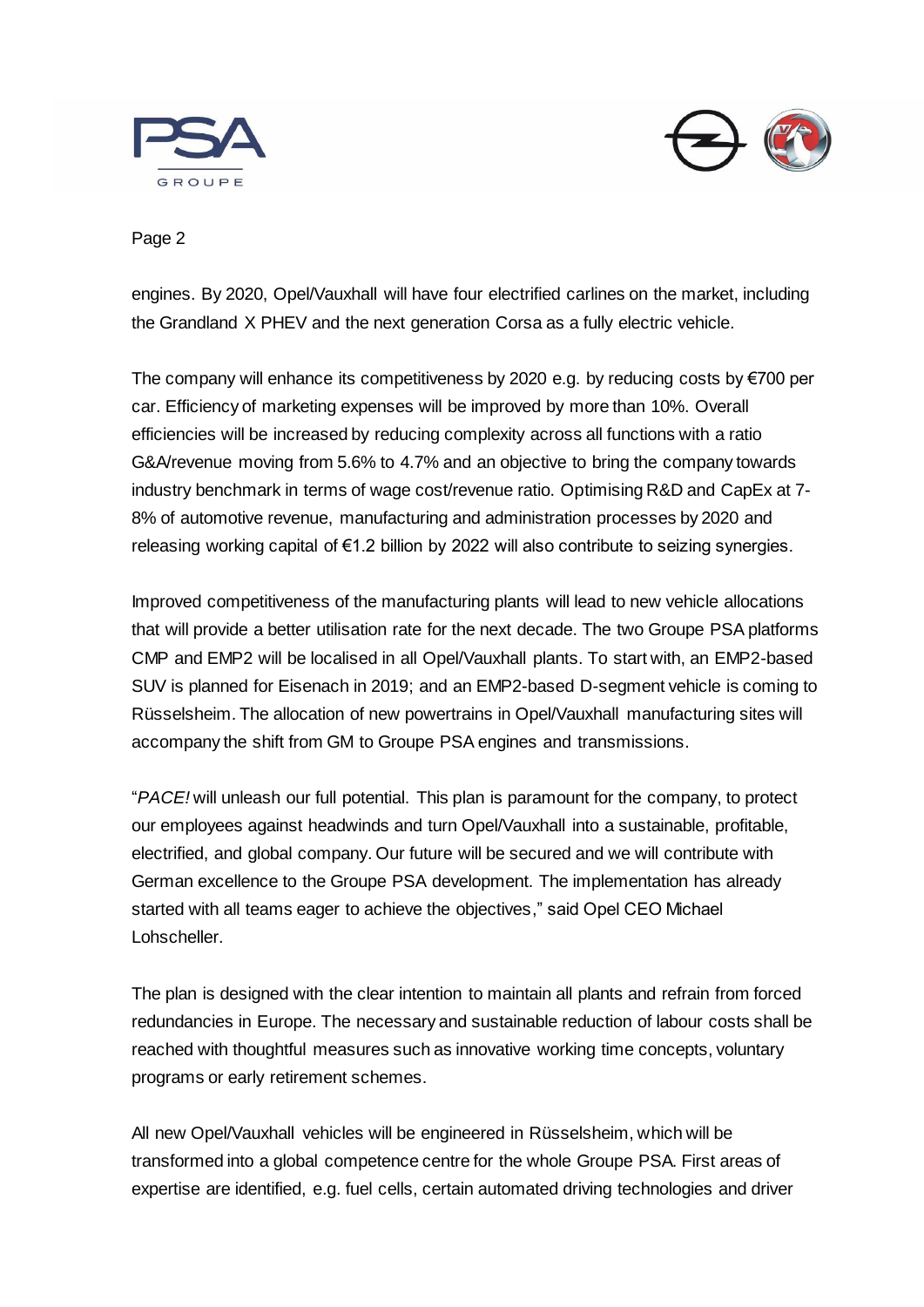



#### Page 3

assistance developments. This will further guarantee German engineering quality and affordable innovations. Altogether, the number of platforms Opel/Vauxhall uses for its passenger cars will be reduced from currently 9 to 2 by 2024. Furthermore, the powertrain families will be optimised from currently 10 to 4. "Aligning architecture and powertrain families will substantially reduce development and production complexity, thus allowing scale effects and synergies, contributing to overall profitability," said Lohscheller.

Opel/Vauxhall will switch to efficient and flexible Groupe PSA vehicle architectures faster than originally expected. From 2024 onwards, all Opel/Vauxhall passenger car models will be based on joint Groupe PSA architectures. Next to come are the Combo in 2018 and the next generation of the bestselling Corsa in 2019. This course will be steadily continued with one major launch per year. Counting every body style, Opel/Vauxhall will launch 9 new models by 2020. This line-up will enable to increase the pricing power of Opel/Vauxhall brands and reduce the gap against benchmark by four points.

Sales growth of the further profiled and strengthened Opel/Vauxhall brands will be supported by initiatives like the start of even more attractive financial offerings as well as full service leasing offers via the Financial Services of Opel and Vauxhall.

Furthermore, Opel will enter more than 20 new export markets by 2022. Beyond that, Opel will explore global midterm overseas profitable export opportunities.

To foster growth in the financially attractive light commercial vehicle (LCV) business, Opel/Vauxhall will launch new models and enter new markets with the clear goal to increase its LCV sales by 25% by 2020 against 2017.

*"PACE!* has been designed by Opel/Vauxhall for the benefit of our employees as an immediate performance booster," said Lohscheller.